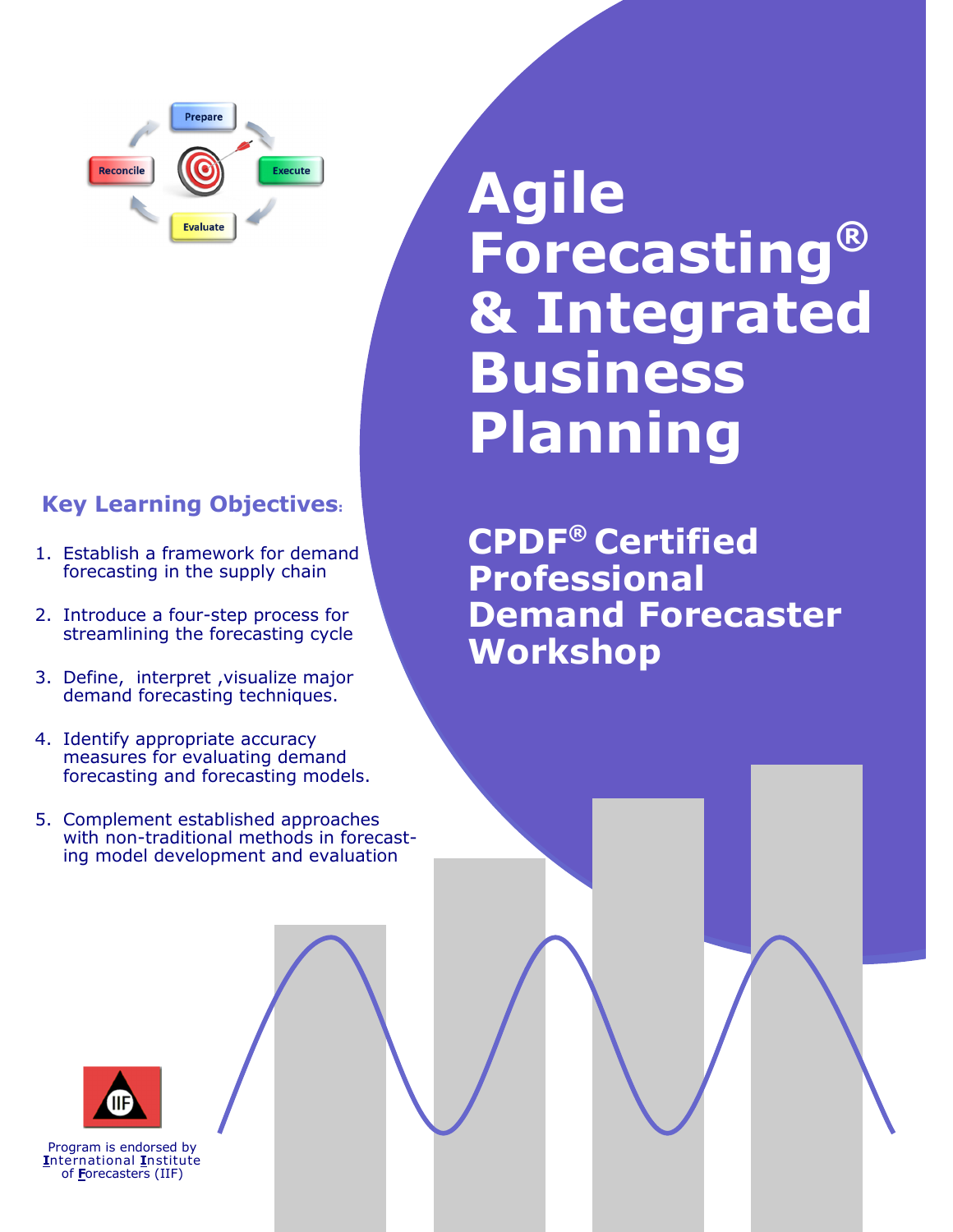## **Day 1**

#### **Part 0 -** *Pre-course Computer Workshop*

## **Part I** - **The Demand Forecasting and Planning Cycle in the Consumer Demand-Driven Supply Chain**

What is demand forecasting?

Demand Forecasting and the Supply Chain Paradigms Who will use the forecast and what are their data needs? Forecasting as a structured process– The PEER Model

**Workshop A**: Defining the Target- How to Quantify Drivers of Demand for New and Existing Products and **Services** 

## **Part II** - **Improving Data Quality through Data Exploration and Visualization**

Data exploration– Learning from actual examples Judging the quality of data Handling unusual events and outliers What are forecasting models?- Quantitative vs. qualitative methods Evaluating forecasts and forecasting models

Combining and reconciling the final forecast

**Computer Workshop B**: Exploring Trend and Seasonal Variation.

#### **Part III** - **How To Use Components of a Time Series**

Moving averages for smoothing kinks out of data Finding the lift in promotions with moving medians Identifying day-of-week effects through ANOVA methods Creating additive and multiplicative seasonal factors Seasonal adjustment of time series

#### **Computer Workshop C**: Creating Seasonal

Adjustments and Projections with the RMA Decomposition Technique.

#### **Part IV** – **Forecasting with State Space Forecasting Models**

Why use Naïve forecasting techniques?

Types of smoothing weight

Forecasting profiles for exponential smoothing

Applying univariate time series techniques

Handling special events with exponential smoothing model Scenario forecast

Product lifecycle

**Computer Workshop D**: Trend/ Seasonal Baseline Forecasting with Automated, State Space Forecasting Models

#### **Part V** – **Big Data: Data Mining, Data Exploration and Data Quality**

Predictive Analytics– something new? Methodologies for big data exploration Basic statistical tools for summarizing data Traditional and nonconventional measures of variability Data framework for demand forecasting in the cloud Identifying criteria for assessing data quality Handling exceptions in large data sets Data process frameworks and job checklists

**Computer Workshop E**: Data Exploration, Outlier Correction, and Predictive Analytics

#### **Part VI** – **Forecasting with ARIMA Time Series Models**

Creating a flexible model building strategy Detecting autocorrelation in time series Identifying seasonal and non-seasonal ARIMA models Diagnostic checks and ARIMA modeling checklist

**Computer Workshop F**– How to Create Short-term Trend/Seasonal Models

#### **Part VII** – **How to Measure Forecast Accuracy**

Basis of accuracy measurement– Bias and Precision Forecasting errors and waterfall charts Goodness of fit versus forecast performance Cost of inaccurate forecasts Traditional and conventional accuracy measurement

**Computer Workshop G**– Root Cause Analysis and Exception Reporting

#### **Part VIII – Graphical Tools for Forecast Process**

Ladder charts for monitoring forecast modeling results Prediction– Realization diagrams and business cycles Prediction intervals for controlling judgemental overrides Cumulative tracking signals– Trigg's approach

**Computer Workshop H**– How to Use Predictive Visualization To Track and Monitor Forecasting **Performance** 

## **Part IX** – **Implementing the Demand Forecasting**

## **Function Within an Integrated Business Planning**

#### **Process**

The Delphi Method The forecasting audit A framework for setting forecasting standards Planning for process improvement Overcoming barriers and closing gaps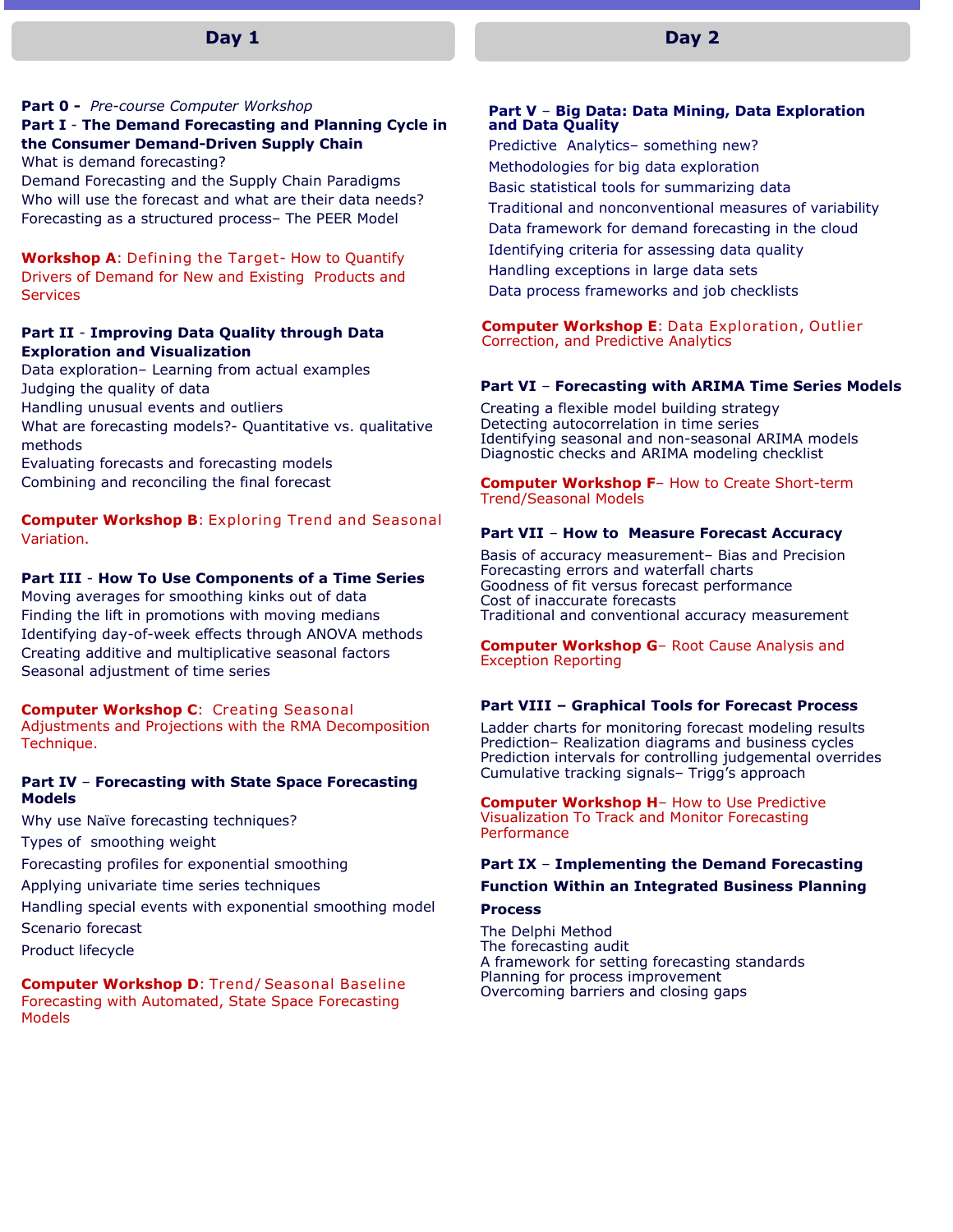## **Day 3**

**Part X** – **Practical Uses of Demand Forecast Modeling**

Marketing– Promotion planning Sales– Pricing: Elasticities Operations– Safety stock and inventory forecasting Finance– Rolling forecasts and budgeting

**Computer Workshop I**: Using a Time-phased Order Forecasting Model for Customer Replenishment Planning

## **Part XI** *–* **Designing Regression Models for Demand Forecasting**

Finding a linear association between two variables Checking ordinary correlation with a nonconventional alternative What are regression model assumptions? What is a "best" fit? The least square assumption demystified The ANOVA table output for regression analysis Paring the output for use in forecasting Creating forecasts and prediction limits

## **Computer Workshop J**– Using Causal Models for Advertising and Promotion Analysis

## **Part XII**– **Taming Uncertainty— Root Cause Analysis and Exception Handling**

Dealing with lack of normality in time series regression modeling Looking out for "Black Swans" How good was the fit and what does it say about forecasting? Dealing with nonrandom patterns in residuals Impact of error term assumptions on prediction interval determination Creating prediction intervals for forecast monitoring Using prediction limits for quantifying uncertainty in forecasts A checklist for multiple linear regression

**Computer Workshop K** - Working with Residuals and Forecast Errors to Improve Forecasting Performance

## **Part XIII - Improving Forecasts with Subjective Judgment**

When to make judgmental adjustments to forecasts Judgmental traps in forecasting

Melding quantitative and qualitative approaches for forecast development and process improvement

Creating the final forecast with Change and Chance numbers

**Computer Workshop L–** GLOBL Case: Simulating The Demand Forecasting Cycle (You may bring your own data).

Global Electronics Manufacturer (a fictitious company) provides consumer electronic technology products to a broad range of customers worldwide

Participants will eva;iate amd reconcile forecasts and prediction limits for three product lines based on univariate exponential smoothing and multiple linear regression models.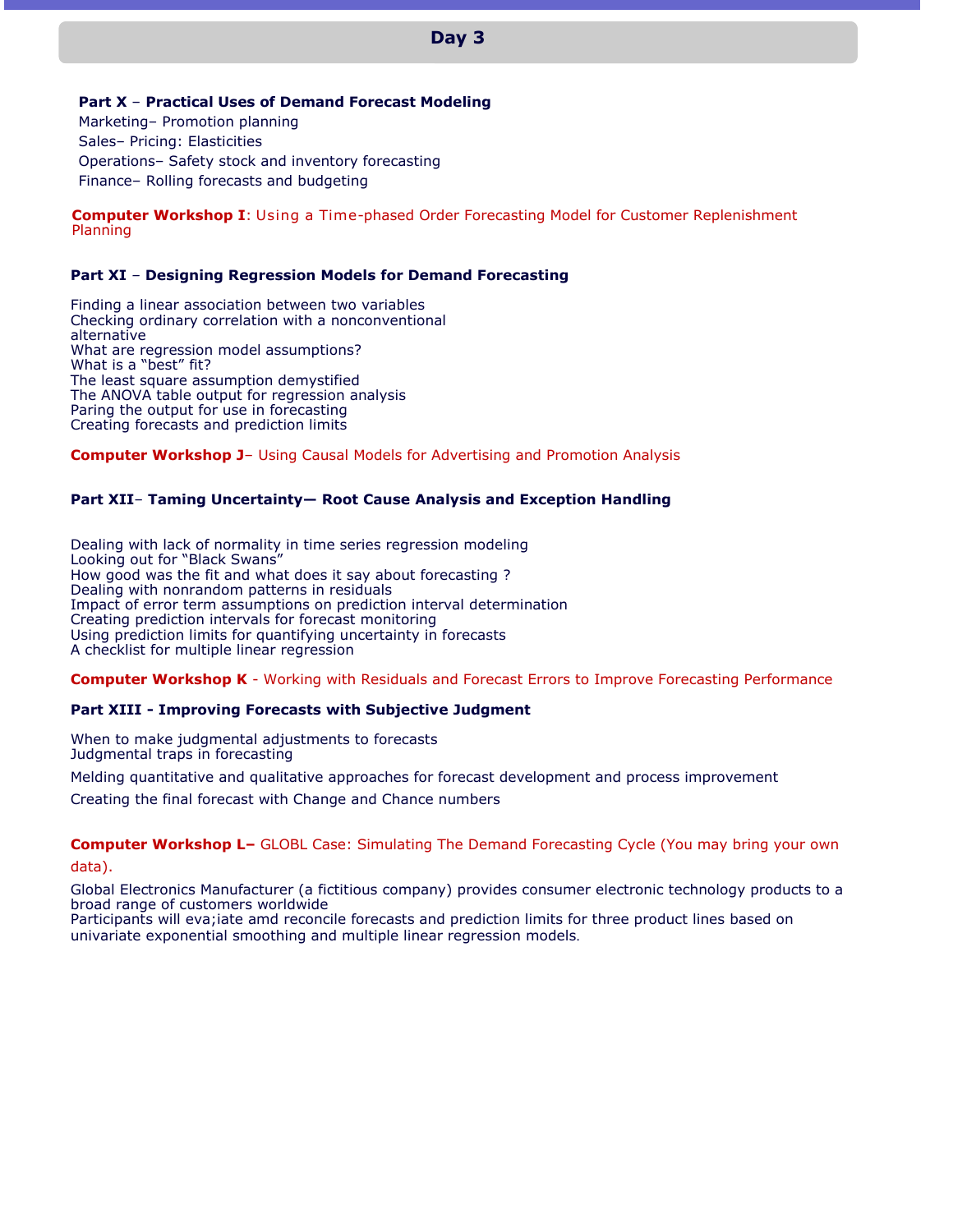## **Day 4**

## **Part XIV** - A **Database Framework for Creating a Forecast Decision Support System**

Ways to characterize demand

- Types of activity being forecast
- Budget data for a rolling forecast
- Lead –times and rolling forecast horizons
- The on demand dashboard and forecasting system
- Who is the customer?: Determining forecasting requirements by organization
- Internal factors likely to influence forecast
- Establishing a database framework for efficient storage and retrieval of data and information

**Computer Workshop M** – *Understanding the Data Structure in the Rolling Budget Forecasting Game*

## **Part XV** – *Creating Automated Baseline Forecasts for a Budget Forecast Planning Cycle*

• Improving the quality of data in preparation of a statistical forecast

• Selecting the appropriate aggregation level at which statistical forecasting engine to create unconstrained rolling baseline forecasts

• Allocating unit and revenue forecasts to lowest levels: SKU and Customer/Locations

• Recognizing the implications of making subjective judgments and overrides to multi-level forecasts

**Computer Workshop N**: Automated, Trend/ Seasonal Forecasting with Exponential Smoothing Models

## Start of Competitive Forecasting Game

## **Part XVI**– *Goals and Objectives of the Demand Forecast Simulation Game*

- Define the objectives of the forecasting cycle
- Recognize the drivers of demand
- Create a rolling baseline forecast for a multi-period forecast horizon
- Evaluate forecasting performance over the horizon with multiple metrics

• Recognize and document adjustments and overrides necessary to reflect changes in the business environment and updated assumptions

• Re– forecast for another multi-period horizon

Re-evaluate forecasts (CHANGE), associated prediction • limits (CHANCE), and base assumptions and a rationale for advice to management and forecast users

**Computer Workshop O** –Overriding Baseline Forecasts With Informed Judgment

#### **Part XVII***– Bias and Precision: Establishing Forecast Error Metrics with Statistical Models*

• Defining Bias and Precision as the basis for determining forecast accuracy

- Interpreting prediction limits in statistical models
- Identifying accuracy measures for evaluating demand forecasts

• Defining Key Performance Indicators (KPI) for uses of forecasts

Submission of Third and Final Rolling Forecast

Management Presentations by Teams

**Part XIII** - *Recap of Simulation Game*

**Presentation of Game Awards**

**Workshop Takeaways and Closing Remarks** 

## **Day 5**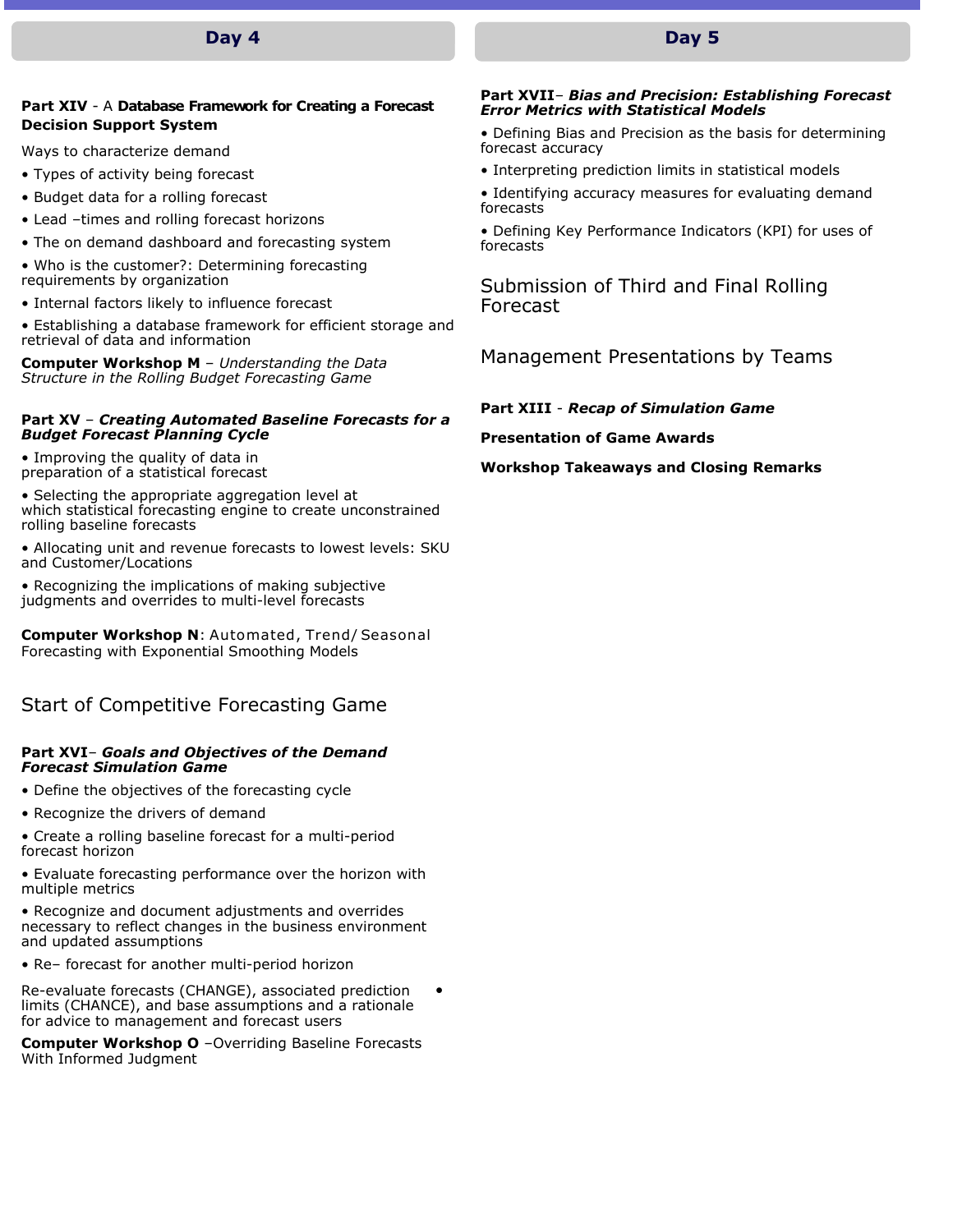## **Overview**

Each Level of **the CPDF program consists of both instructor-led workshop** training hours, and independent hours to be accomplished through self-paced elearning environment. The successful completion of each level will qualify participants to earn a certificate, CPDF levels & certificates are described below:



## **Program Requirements:**

- College degree or Job experience
- Reasonable experience in MS Excel
- Acceptable level of English language

## **Program Assessment:**

- Full attendance of hands-on workshops is required
- Successful submission of required worksheets through e-learning system
- CPDF is not a test-based program.

**It's a hand-on workshop. Please bring your own laptops to run the computer exercises!!** 



# Who Should Attend?

Demand Forecasters **Comand Forecasters<br>Operations Specialists<br>Demand planners Operations Specialists<br>Demand planners<br>Supply planners<br>Production Managers<br>Operations Managers<br>Financial analysts PPETATIONS Manager**<br>Financial analysts<br>Market analysts **Market analys**<br>Market analysts<br>Researchors Researchers Forecasters Economists Strategists **Callegists**<br>Marketing & Sales managers

## **WHY STUDY WITH US?**

## 1.International trainers

2.Trainers have long and global experience in demand management and forecasting.

3.High quality and excellent style of delivery with participative debate and discussion, case studies.

4.E-learning service through a unique Online Web Platform designed exclusively for CPDF Students.

5.100% Student pass rate, endorsed by past and present students in the region.

6.Abilities to enhance local demand date with international experience and theories.

7.Interchange demand forecasting experience management with local culture and knowledge.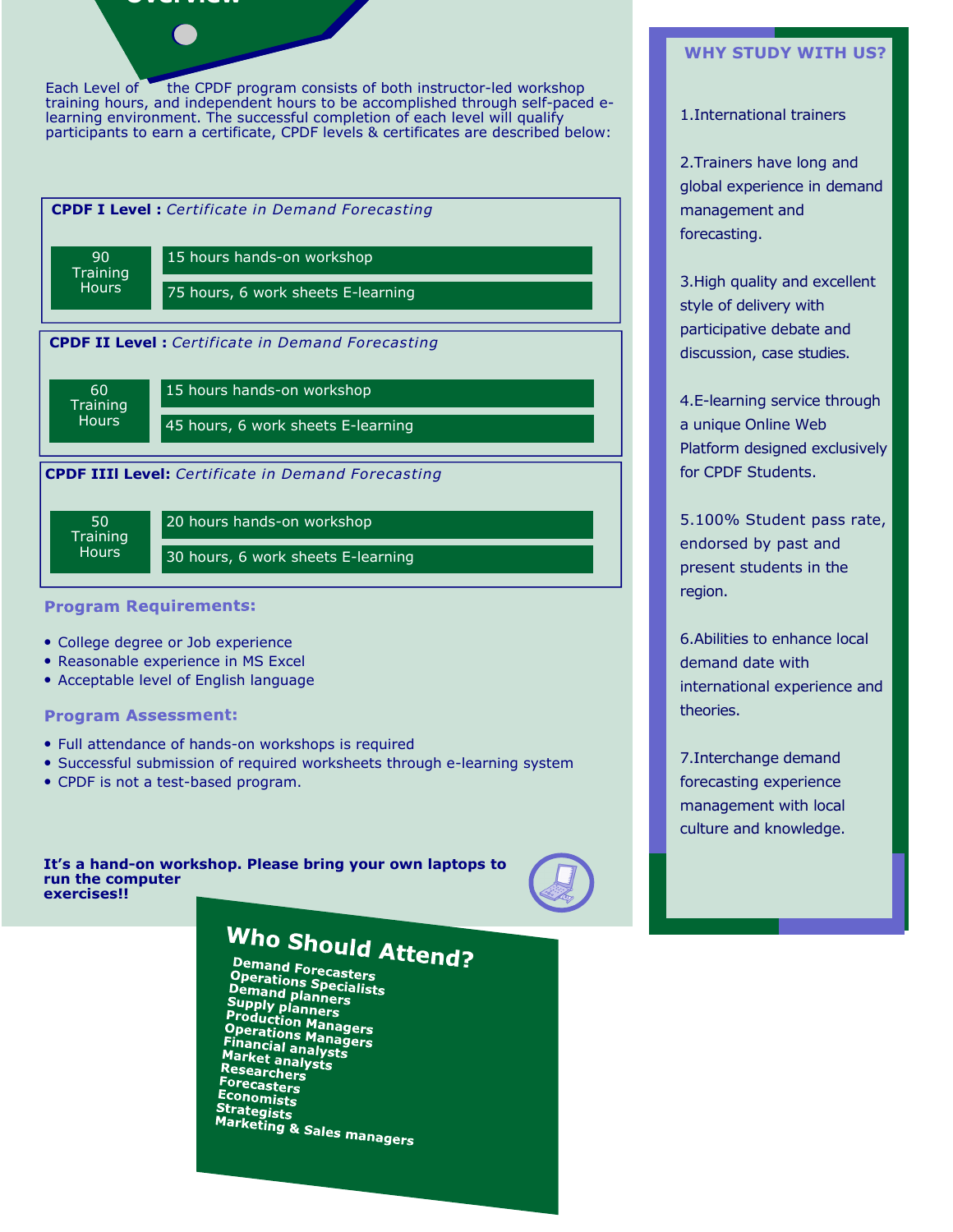## **Our Training Partner**

Delphus Inc. (www.delphus.com) is a privately held corporation, headquartered in Morristown, New Jersey. Established in 1987, the company has been dedicated to

providing strategic market analyses, forecasting software tools and data mining solutions for sales and marketing managers, inventory and production planners in manufacturing, distribution, retail firms and hospital management operations.

Delphus clients list contains names like: Kodak, Lucent Technologies, IBM, TAP Pharmaceutical, Pfizer, and more.

## **Program Leader**

**Dr. Hans Levenbach** is the founder and President of Delphus Inc., which specializes in predictive-analytic solutions for demand planning in supply chain organizations. He is also an elected Fellow, former President and Treasurer of the International Institute of Forecasters (IIF). He is also a member of APICS, INFORMS, American Statistical Association and an elected member of the International Statistics Institute. Hans has been



instrumental in designing and delivering the "Certified Professional Demand Forecaster" CPDF<sup>®</sup>) curriculum (www.cpdftraining.org/curriculum.htm).

 He is the author of the book: **Change & Chance Embraced: Achieving Agility with Demand Forecasting in the Supply Chain**

## **? ® What is CPDF**

This is a certification program for demand forecasters and planners working in supply chain industries. The International Institute of Forecasters (IIF), a non-for-profit membership organization founded in 1980 whose aim is to advance knowledge and research in forecasting, has endorsed it. The CPDF program is a 200 hours curriculum comprised of three modules, CPDF I, CPDF II, and CPDF III. Certification can be earned at each of the three levels. The CPDF qualification will address multidimensional job roles in demand forecasting such as data display and validation, database management, dashboard display, understanding quantitative and qualitative projection techniques, model creation and execution, forecast accuracy measurement, model and forecaster performance analysis, organization, and collaborative planning.